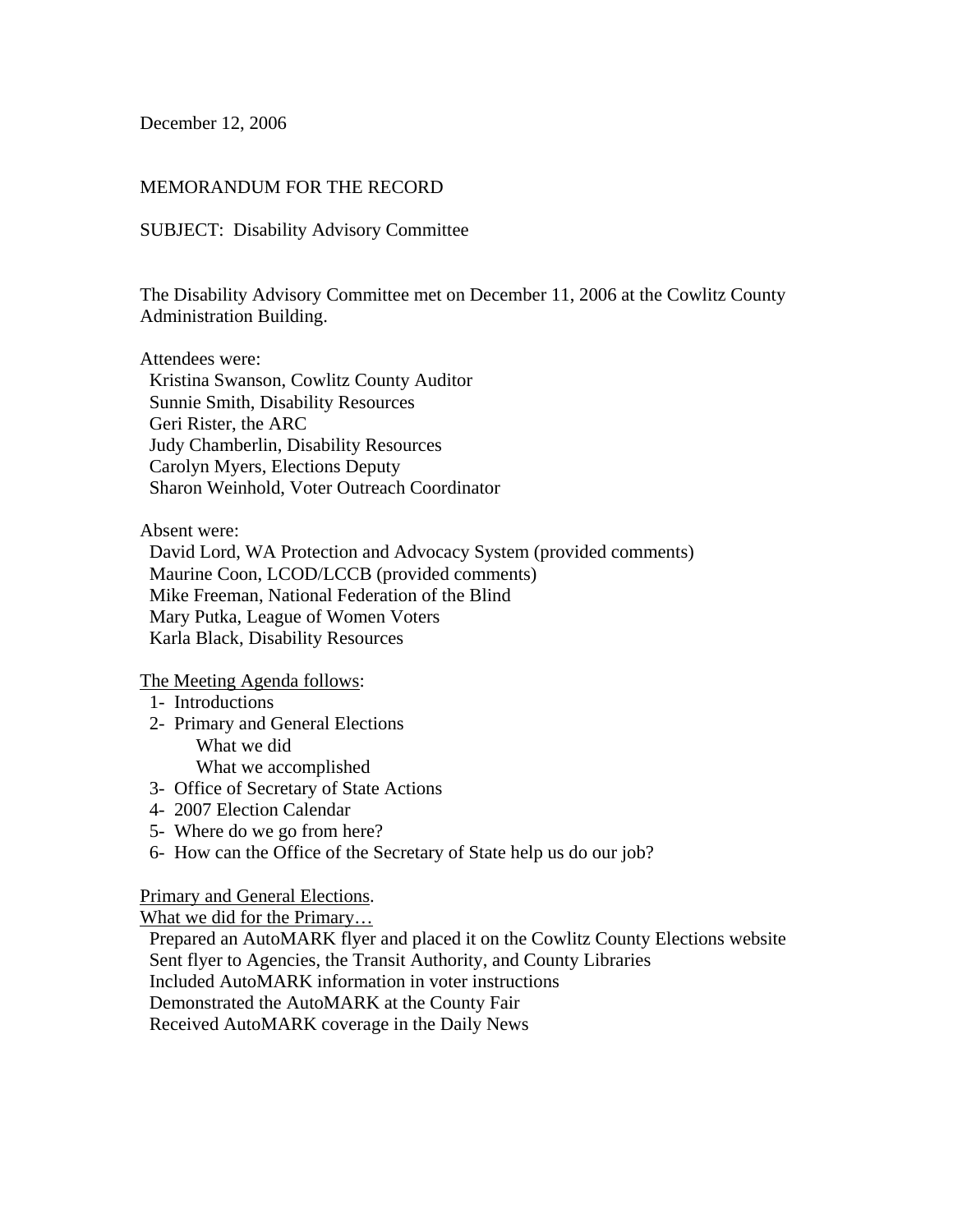What we did for the General Election…

Continued actions started for Primary

Included AutoMARK information in Voters Pamphlet

Sent flyer to pharmacies, Division of Vocational Resources, DSHS, and DDD

Sent Public Service Announcements to radio and TV stations, and newspapers

Took AutoMARK to transit center for half a day

Contacted several assisted living homes and offered to bring AutoMARK

Expanded communications with WA county auditors

Gave presentation and demonstrated the AutoMARK to ARC class

 Made contact with private organizations, e.g., Independent Associates, that help people with disabilities

What we accomplished…

 Cowlitz County. Primary, 1 user of AutoMARK; General Election, 4 users Received positive feedback from all users

 Based on phone calls and other information, began list of other potential users WA State.

 Reported AutoMARK usage improved for most counties. However, details showed counties used the AutoMARK for other than voters with disabilities, e.g., for replacement ballots and other purposes. The counties justified the other use as marketing.

Most counties find the biggest challenge is marketing and getting voters to use the AutoMARK the first time. Once they use it, feedback is good.

# Office of the Secretary of State Actions…

David Lord, WA Protection and Advocacy System, is working with the Office of the Secretary of State (OSOS) on Disability Access. He provided comments on the results of a meeting he attended with OSOS and members of the disabled community on November 27, 2006.

- OSOS is taking on leadership responsibility by engaging staff and providing funds.
- \$1.7M of remaining HAVA funds have been earmarked for improving accessibility of elections for people with disabilities.
- Two members from the disability community will be granted membership on the HAVA Grant Advisory Board (identifying members now).
- In past, OSOS focus has been on encouraging counties to establish Disability Advisory Committees and plans. Future focus will be to help create an effective out reach program.
- OSOS Elections Divisions annual work plans will include strategies and initiatives for making elections more accessible in the context of each program, e.g., training, outreach, policy, legislation, etc. Plans will be discussed/finalized in February 2007.
- OSOS plans to expand grant program to include hardware and outreach programs.
- At the meeting, Russell Kasselman, OSOS Voter Outreach Coordinator, indicated he planned to prepare model outreach announcements/outreach materials that can be modified by each county.